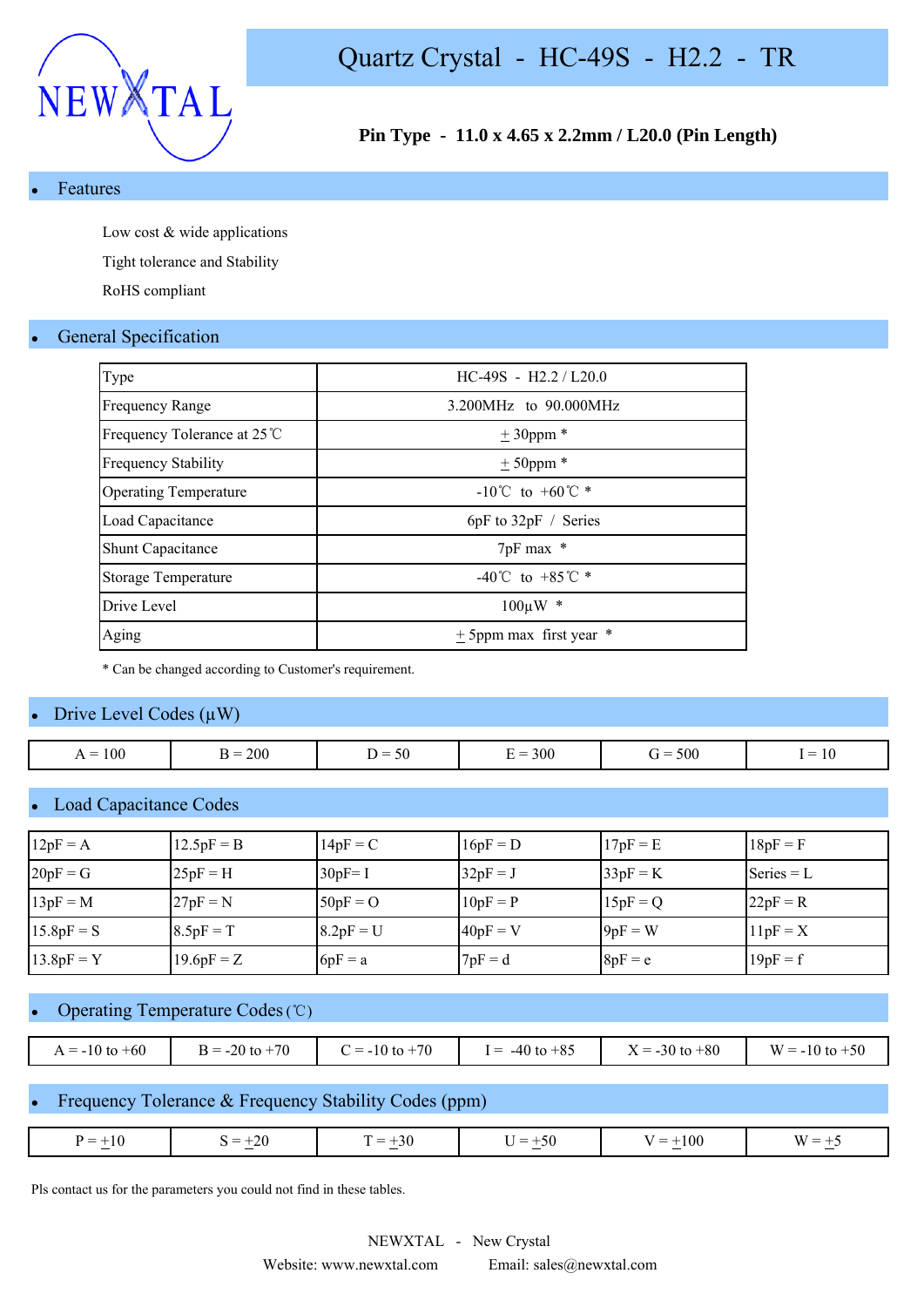# Frequency Stability vs. Operating Temperature

|                                   | $\pm 10$ ppm           | ± 20 ppm                   | $\pm 30$ ppm | $± 50$ ppm | $\pm 100$ ppm |
|-----------------------------------|------------------------|----------------------------|--------------|------------|---------------|
| $-10^{\circ}$ C - $+60^{\circ}$ C | $(\cdot)$              | $(\,\boldsymbol{\cdot}\,)$ |              | $\cdot$ .  | ( •           |
| $-10^{\circ}$ C - $+70^{\circ}$ C | $(\cdot)$              | $(\bullet)$                |              | ۰.         | ( •           |
| $-20^{\circ}$ C - $+70^{\circ}$ C | $(\boldsymbol{\cdot})$ | $(\,\boldsymbol{\cdot}\,)$ |              |            | ( •           |
| $-40^{\circ}$ C - $+85^{\circ}$ C |                        |                            |              |            | (∙            |

⊙ Available ● Standard

# ESR (Series Resistance Rs) vs Standard Frequency, Vibration Mode & Codes

| Frequency Range   | <b>ESR Max</b> | Code             | Vibration Mode | Code         |
|-------------------|----------------|------------------|----------------|--------------|
| (MHz)             | $(\Omega)$     |                  |                |              |
| $3.200 - 3.579$   | 250            | a                | AT Fund        | A            |
| $3.580 - 4.000$   | 150            | 1                | AT Fund        | A            |
| $4.001 - 5.000$   | 120            | 2                | AT Fund        | $\mathbf{A}$ |
| $5.001 - 6.000$   | 100            | $\boldsymbol{0}$ | AT Fund        | A            |
| $6.001 - 7.000$   | 80             | 2                | AT Fund        | A            |
| $7.001 - 8.000$   | 60             | 4                | AT Fund        | A            |
| $8.001 - 9.999$   | 60             | 1                | AT Fund        | A            |
| 10.000 - 13.999   | 50             | 2                | AT Fund        | A            |
| 14.000 - 35.328   | 40             | 4                | AT Fund        | A            |
| 24.000 - 34.999   | 100            | b                | 3rd OT         | a3           |
| $35.000 - 90.000$ | 80             | 0                | 3rd OT         | a3           |

### Marking

#### **Frequency + N (Company brand: Newxtal) + Date code ( Year Code + Month Code )**

Year Code:

| 2001 | 2002 | 2003 | 2004 | 2005 | 2006 | 2007 | 2008 | 2009 | 2010 | 2011 | 2012           |
|------|------|------|------|------|------|------|------|------|------|------|----------------|
|      |      |      |      |      |      |      |      |      |      | . .  | $\overline{ }$ |

#### Month Code:

| Jan | <b>D</b><br>- 1<br>reb<br>. . | $\mathbf{r}$<br>March | $\cdot$ .<br>April | May    | June | July<br>$\sim$ | Aug<br>- C                   | $\sim$<br>Sept | Oct | - -<br><b>NOV</b>                       | Dec |
|-----|-------------------------------|-----------------------|--------------------|--------|------|----------------|------------------------------|----------------|-----|-----------------------------------------|-----|
| . . |                               |                       | ້                  | -<br>- |      |                | $\mathbf{r}$<br>$\mathbf{r}$ |                |     | $\mathbf{r}$<br>$\overline{\mathbf{r}}$ |     |

**For Example: 8.000N6I**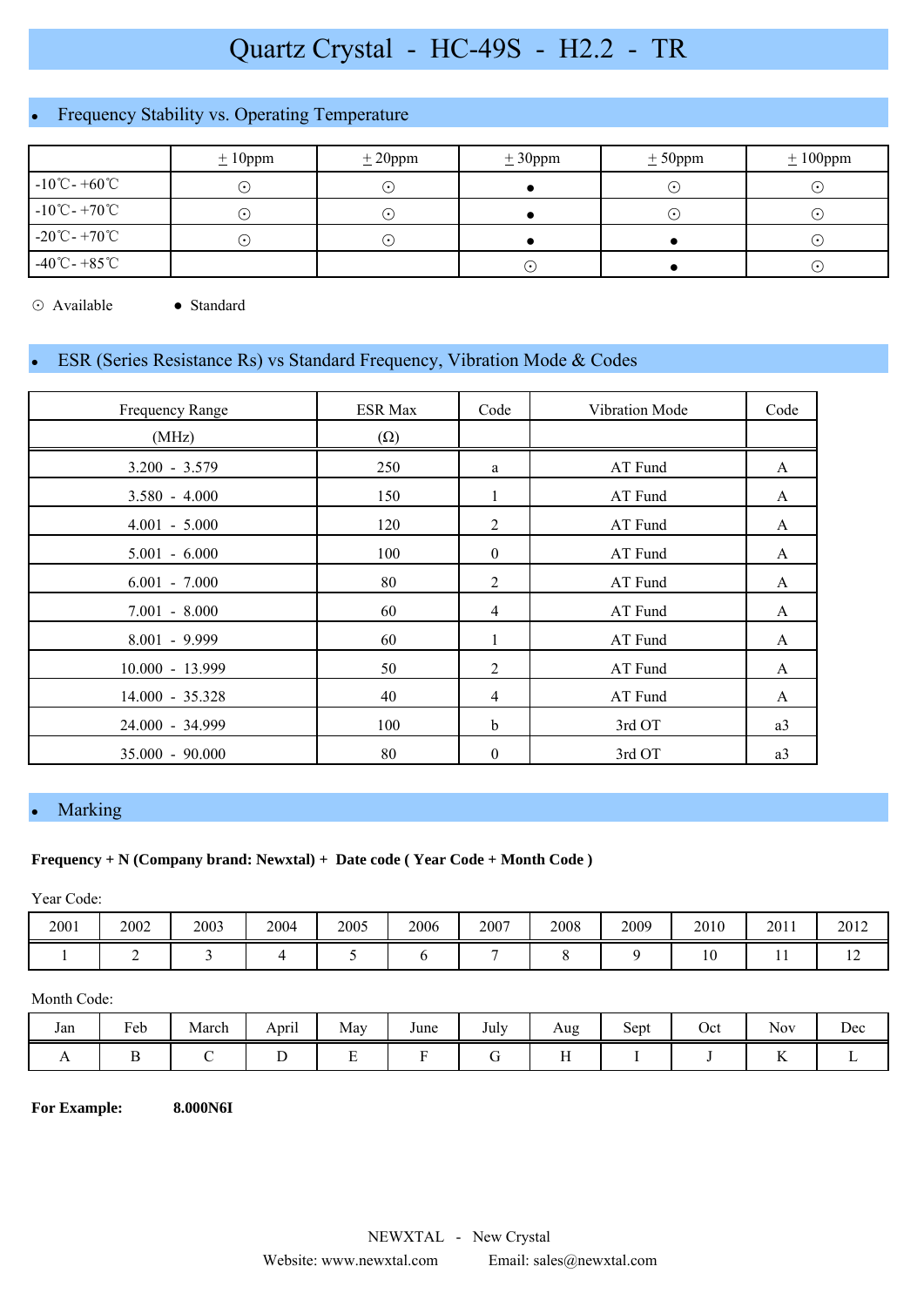# • Ordering Information

| Drive Level | Load<br>Capacitance | Operating<br>Temperature | Frequency<br>Tolerance | Frequency<br>Stability | <b>ESR</b> | Type               | Vibration<br>Mode | Frequency | Lead-free | Packing     |
|-------------|---------------------|--------------------------|------------------------|------------------------|------------|--------------------|-------------------|-----------|-----------|-------------|
| $(\mu W)$   | (pF)                | $(\degree C)$            | (ppm)                  | (ppm)                  | $(\Omega)$ |                    |                   | (MHz)     |           |             |
|             |                     | See Tables               |                        |                        |            | $E = HC-49S, H2.2$ | See Table         | xx.xxxM   | LF        | TR          |
| 100         | 20                  | $-10$ to $+60$           | $\pm 30$               | $\pm 30$               | 60         |                    | AT Fund           |           | Lead-free | Tape & reel |
| Α           | G                   | А                        | т                      | т                      | 4          | Е                  | А                 |           | LF        | TR          |

#### **For Example: AGATT4EA-8.000MLF/TR**

### **Dimensions**



in mm